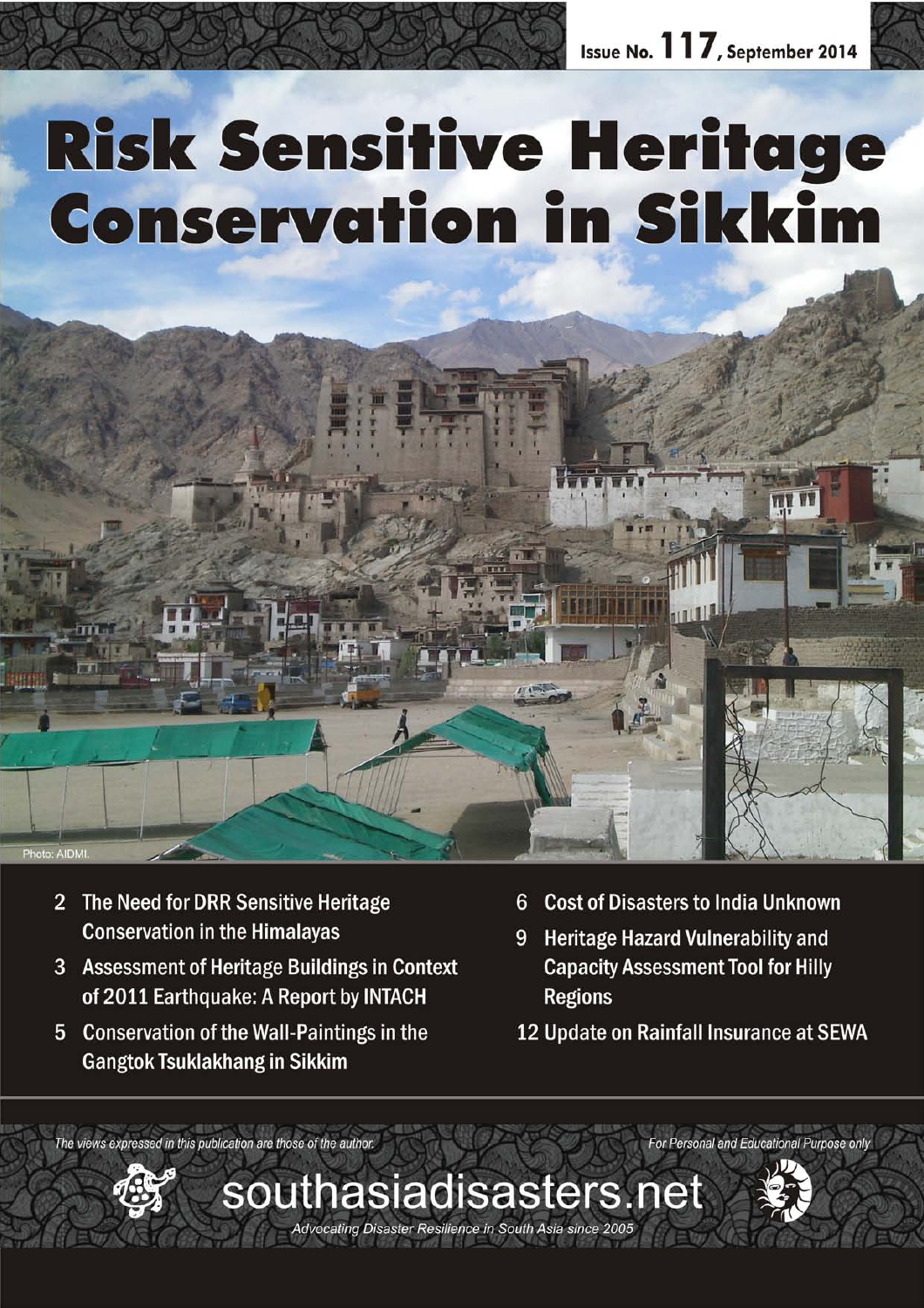# HERITAGE CONSERVATION

# The Need for DRR Sensitive Heritage Conservation in the Himalayas

The Great Himalayan National Park Conservation Area was inscribed onto the World Heritage List as a natural site this past June 2014. With such an inscription comes, an even greater need and human responsibility for disaster risk reduction sensitive heritage conservation practice. The Park is of outstanding natural beauty found in its forests, wildlife, biodiversity and surrounding diversity of peoples and is facing pressure as its' natural environment is under threat. These threats are manmade (for instance, "international criminal networks are emptying forests of rare wildlife to feed the voracious illegal market" creating habitat loss) and are also occurring as a result of the impact of global climate change (melting glaciers are reducing the mountains geological heritage and directly affecting water sources to people living in the region).

As a preventative measure from further disaster risk, be it man–made

or natural, several combined strategies are needed. A people – centered approach is one such method to engage communities in local indigenous solutions to heritage protection. The impact of communities making up civil society (including schools) surrounding the Himalayan mountain range can be a powerful tool because they can voice and implement resolutions. Community based conservation in the area is diverse as it is made up of Buddhists, Hindus and Christians adding to the spectrum of ideas passed down from one generation to the next regarding such innovative solutions of natural heritage protection.

Children can learn about such solutions adding to their repertoire of ancient heritage knowledge, ultimately serving as educational awareness mechanism. Bringing a diverse people together in community participation also aids in fostering both a culture of disaster prevention awareness and a



International Heritage Consultant Great Himalayan National Park. Copyright: © IUCN/Graeme Worboys, Author: IUCN/Graeme Worboys

resilience in the face of increasing serious threat.

An additional strategy for natural heritage disaster reduction in the case of the Himalayan National Park is to deepen non–profit/public sector partnerships and align pressing priorities of threat with the private sector. For instance, it would be important to consider organizations such as the World Wildlife Fund (WWF) and the International Union for Conservation of Nature (IUCN) and their partnerships with local, national and international businesses. Are such organizations willing to engage and extend relationship building with the private sector to support disaster risk reduction in the Himalayan region? Initiatives by Google technology for instance, currently provide researchers of WWF with google glasses in the area to monitor wildlife. Can such an initiative be extended to Google mapping to, for instance, monitor changes in the forest landscapes as a result of man-made invasions changing the environments? Such technologies would be an add value strategy to improving such conditions within the boundaries of the Park.

Finally, as the need for disaster risk reduction as a mitigation, and, preventative strategy increases for this area, it would be essential to engage journalists, and the media at large, including social media, to raise awareness of the Park at an international level. As this is a UNESCO world heritage site, educational awareness raising via, the media would intend to serve as a best practice in the case of the Himalayan National Park.

– **Paola Jani,**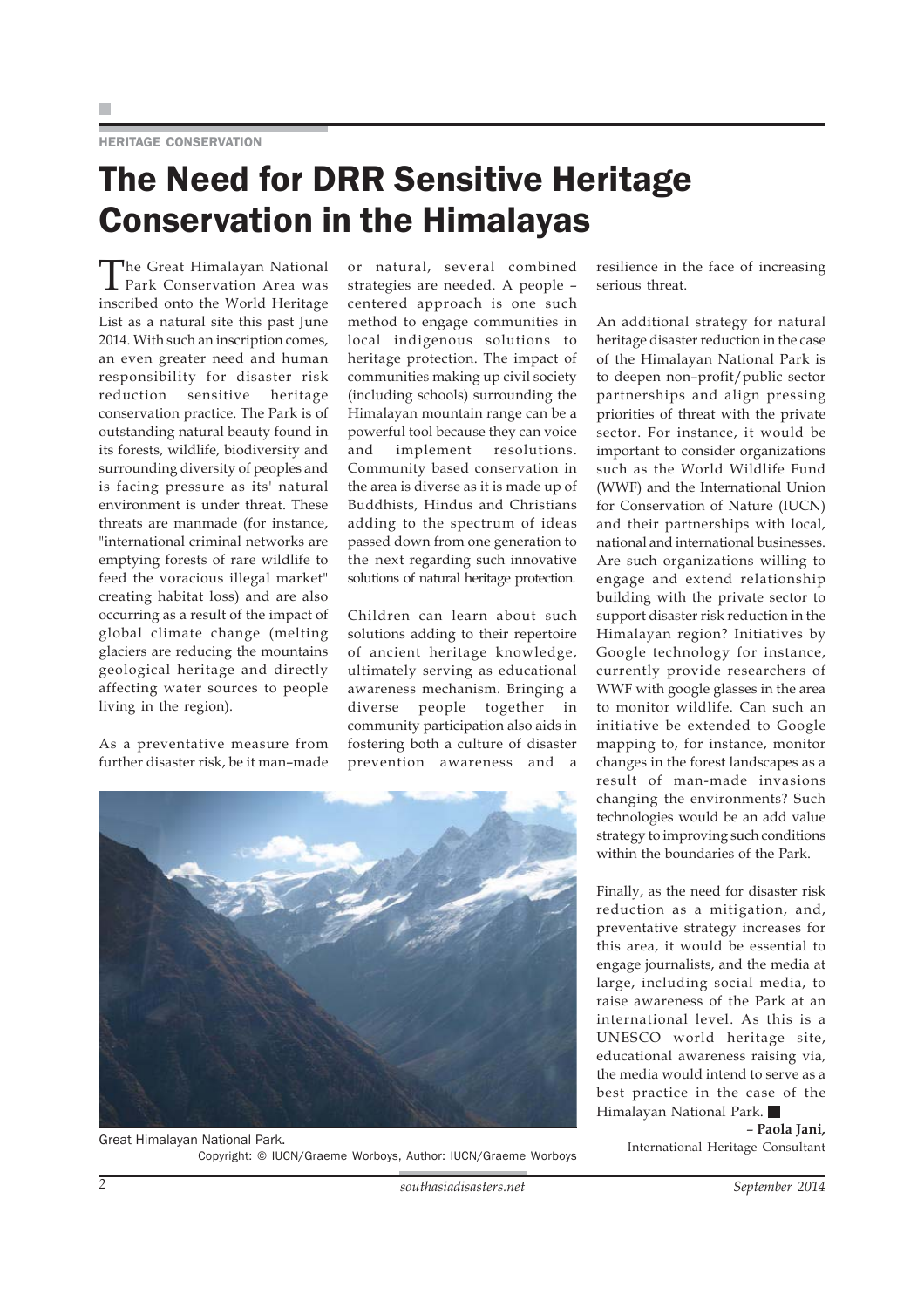### HERITAGE ASSESSMENT

# Assessment of Heritage Buildings in Context of 2011 Earthquake: A Report by INTACH

The Indian state of Sikkim was<br>struck by an earthquake on  $18^{th}$ September, 2011 which measured 6.9 on the Richter scale. The epicentre of this earthquake was located near the India-Nepal border about 68km northwest of Gangtok. Three aftershocks of magnitude 5.7, 5.1 and 4.6 followed within 30 minutes. These tremors were felt across a wide region including India, Nepal, China, Bhutan and Bangladesh. About 100 deaths were reported from India with more than 70 in the state of Sikkim. The losses and damage throughout Sikkim were disproportionately high as compared to the rather moderate intensity of shaking caused by the earthquake.

The poor design and construction practices followed in Sikkim were cited as the primary reason for the disproportionately high damage suffered by the built structures of the earthquake affected areas. This earthquake also exposed the vulnerability of heritage structures in Sikkim that suffer from an absence of professional conservational knowledge on seismic resistant construction and retrofit. Consequently, the Indian National Trust for Art and Cultural Heritage (INTACH) undertook the tedious task



Collapse of wall portion, reinforcement introduced after 1988 earthquake, State Archives and Museum, Gangtok.

of preparing a list of damaged structures based on an inventory compiled by them in 2004 called 'Cultural Properties of Sikkim'. In this list, a total of 287 heritage properties were documented including precincts, settlements, buildings, sacred structures, places of worship, open spaces and natural properties such as lakes, forest and fields.

This comprehensive account provided the required construction and material related information as

well as knowledge of the historic background of the site. The prime objective of this study was to evaluate the degree and kinds of damage to the cultural heritage properties of Sikkim caused by the 2011 earthquake, and subsequently by long term damages evolved over time due to multiple earthquakes. A secondary motive was to do a comparative study of various construction methodologies being used in the hilly areas, and how well they performed during earthquakes.

The destructive potential of disasters to human life and property is known to all. However, what is not known is the detrimental impact that disasters have on the heritage of the areas they strike. Heritage monuments and s known is the detrimental impact that disasters have on the heritage of the areas they strike. Heritage monuments and structures are repositories of centuries of history, culture and tradition and are therefore an integral part of the identity of an area and its inhabitants. However, the damage and destruction of such heritage sites due to disasters often goes unnoticed and is not properly addressed.

This issue of Southasiadisasters.net focuses upon the important theme of the 'Need for DRR Sensitive Heritage Conservation in the Himalayas'. The Himalayan states of India are home to a lot of heritage sites and structures, which include palaces, temples (gompas), monasteries, stupas and old neighbourhoods. The high risk profile of the Himalayas makes a disaster risk reduction (DRR) sensitive approach to conservation of such heritage sites and structures imperative. This issue of Southasiadisasters.net highlights such efforts from Sikkim and other Himalayan states of India.

Full of information on information on good practices and projects that have promoted DRR sensitive heritage conservation in the Himalayas, this issue is must read for all those interested in this important theme.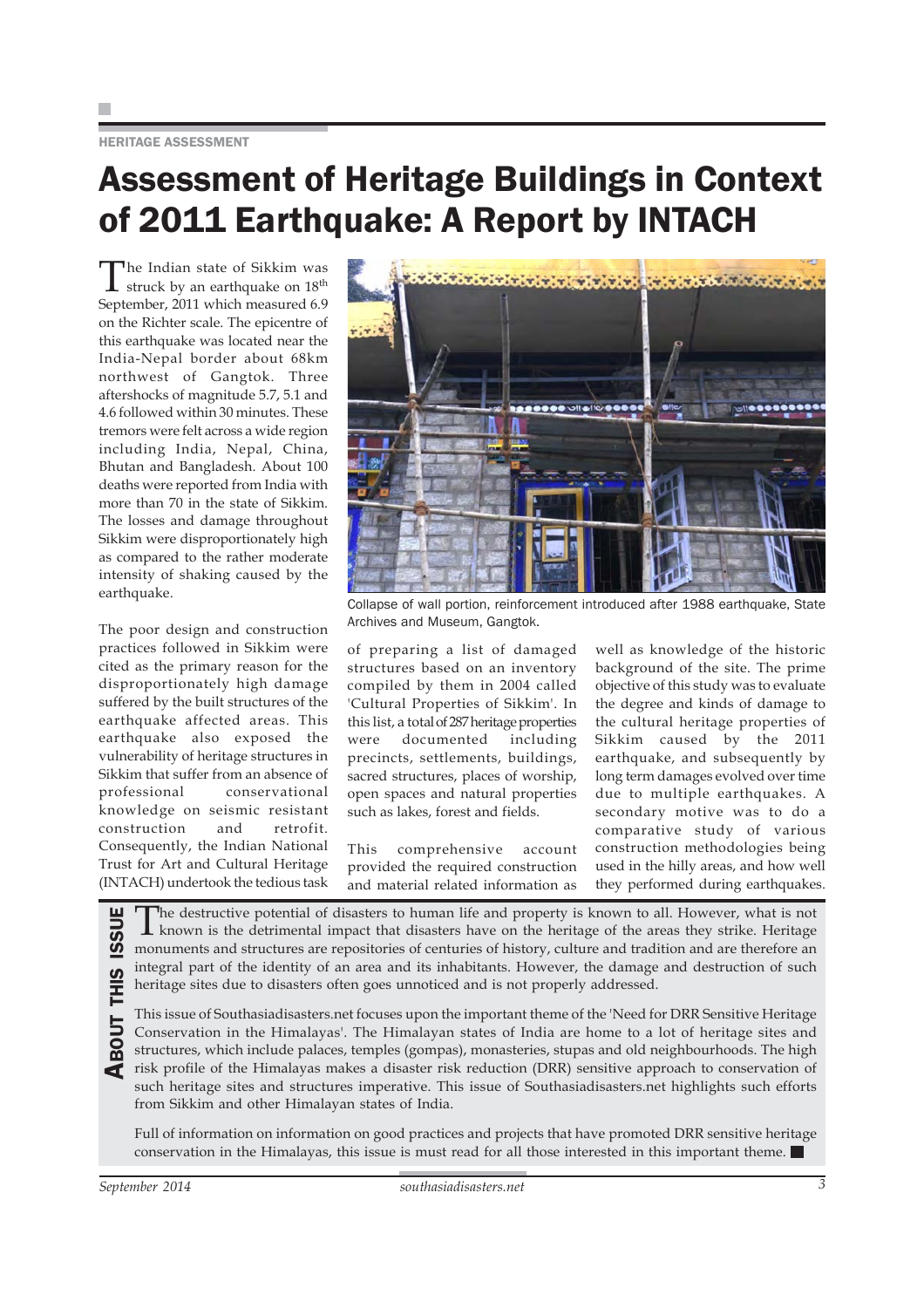The rationale behind carrying out this study was to emphasise resistant earthquake performance of certain structures and to prove deficiency in retrofitting of historic buildings. Three main kinds of construction technology were assessed for damages to suggest retrofitting techniques for them. They were.

- **1. Stone Buildings:** Stone masonry is strong in compression but weak in tension. This leads the walls of stone buildings to develop horizontal cracks along the joints due to seismic exposure. The strength of the masonry is determined by its bond, which in turn, depends upon the composition of the wall and the mortar used. Generally, there is no continuous connection between the two withes. Thus, due to seismic forces or long term stress such as overloading the leaves are likely to delaminate and bulge outwards.
- **2. Buildings with a Stone Plinth and Wooden Frame:** *'Ekra Style'*, the local wood and stone construction style also known as *Tshe-Khim*, have a stone plinth level and a wooden frame with wattle and daub panels at the upper main level. Local materials such as red soil, cow dung, straw and pieces of wood are used for the panels. This widely used construction system varies slightly within the types set up by the local Lepcha and Bhutia tribes.

**3. RCC structures:** Many of the heritage buildings in Sikkim were rebuilt using modern materials such as the RCC. Reinforced Cement Concrete (RCC) is considered to show good earthquake resistance due to the highly ductile behaviour in case of seismic vibrations, which is the capacity of deformation without collapsing suddenly. If the detailing of connections between the beams, columns and floor slabs is carried out according to prescribed standards, the construction as a whole will be able to resist lateral and vertical forces.

# **Retrofitting Interventions:**

**1. For stone buildings:** Use of horizontal reinforcement in form of steel bands or wooden beams that can be used at various levels. A band on plinth level is proposed when dealing with unstable ground so it is highly recommended for the Sikkim Himalayan region. Avoid vertical bonds in stone masonry, which can be achieved by inserting a through stone that will hold the entire width of wall. While preparing mortar use of traditional materials like straw, or chaff and even modern materials like epoxy and cement are effective in improving the strength of bond. **2. For buildings with wooden**





Room of Tengyur-Kangyur manuscripts; cracks in wall and detached plaster, Dubdi Gompa, Yuksom, West Sikkim.

of wooden framed structures is remarkably good and the damage in the walls will be only superficial, without damaging the entire structure. The only major problem with wood is rotting and ageing. Wherever the wooden members are not in proper condition they should be replaced or reinforced with metal straps especially at structural important joints such as those of struts or columns.

**3. For RCC structures:** The resistance of the structural members can be improved by increasing the reinforcement through attachment of new bars with existing the ones and additional stirrups. The ground floor of large 'Gompa' buildings holds several wall bays without windows or doors where x- or v-shaped steel braces can be applied to add to the stability of the whole structure.

# **Conclusion:**

From the study carried out, there two major categories of damaged properties were identified. The first one was the old stone masonry buildings such as Buddhist monasteries and Kothis which are an integral part of Sikkim's heritage. The second major group of damaged the buildings are recently built religious structures such as Gompas and Mandirs and institutional buildings made up of RCC. To preserve Sikkim's remaining built heritage in traditional material, this assessment provided valuable findings in terms of retrofitting and restoration possibilities. In the long term however awareness of the high seismic risk has to be raised through sensitising all participants to decrease the vulnerability of heritage and new buildings: Preparedness is always better than recovery.

# **– Aditya Jain**

*Reference:* Earthquake Damage Assessment – Vulnerability of Sikkim's Built Heritage, INTACH (March 2013)

http://www.intach.org/pdf/sikkimearthquake-damage.pdf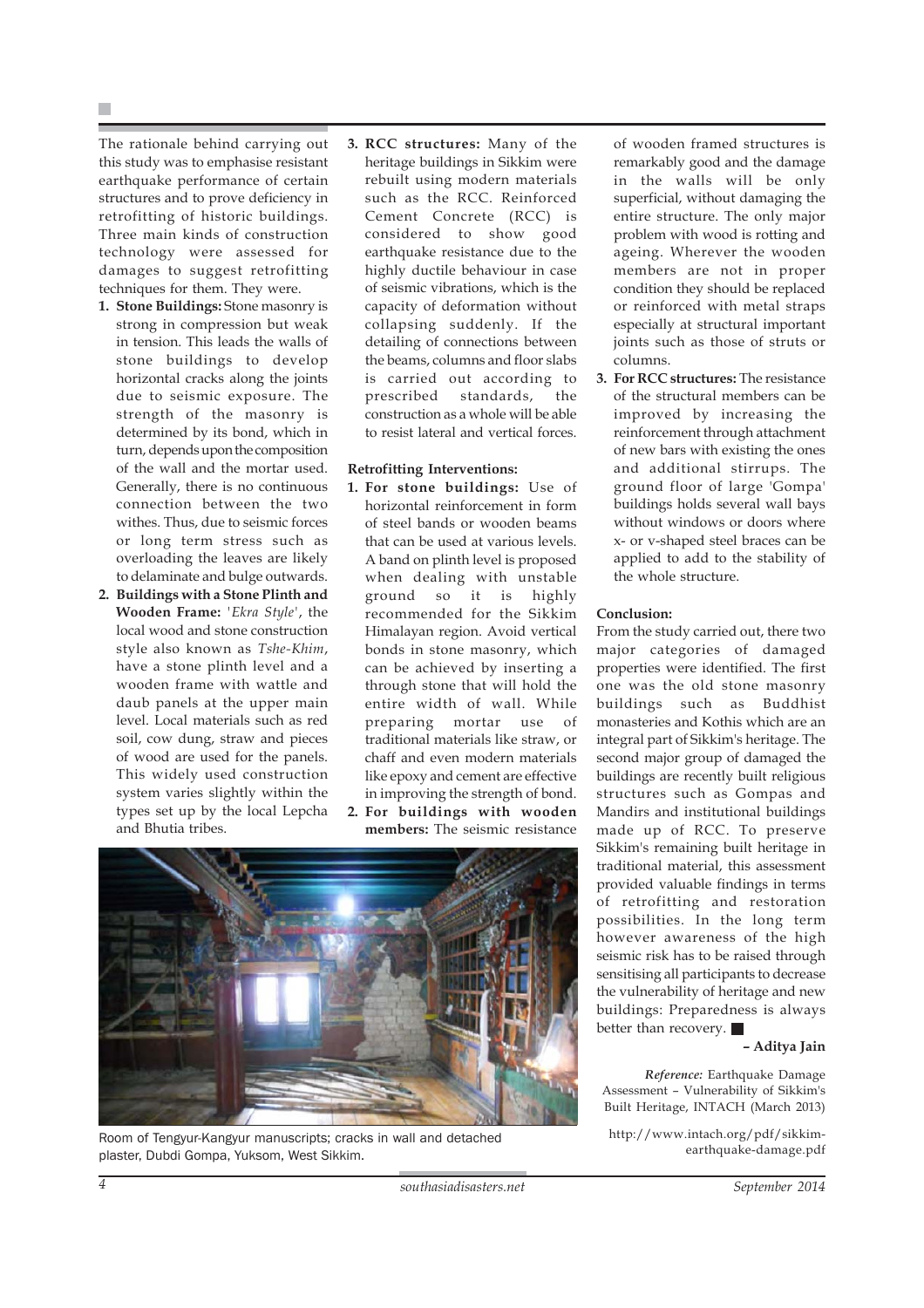# RISK REDUCTION

# Conservation of the Wall-Paintings in the Gangtok Tsuklakhang in Sikkim

The Indian state of Sikkim is home<br>to a lot of serene and elegant monasteries. The Tsuklakhang monastery is one such place of reverence. Built around 1920, this monastery is located in the complex of the Royal Palace in Gangtok and is an important place of worship for the Buddhists. Built in a style which is quintessentially Sikkimese, the walls of the Tsuklakhang monastery are adorned with splendid murals of the deities of the Buddhist pantheon. However, with the passage of time, these beautiful murals had become quite dark.

To restore back the alluring charm of these murals, HRH Princess Hope Leezum Namgyal, daughter of the last reigning Chogyal, Palden Tondup Namgyal, invited Andre Alexander and his team of conservationists from the Tibet Heritage Fund (THF). This was the first time that any attempt at heritage conservation was undertaken in Sikkim. For, prior to this, the damaged structures were simply rebuilt, without considering the aesthetic and heritage consistency of those structures.

This is how the project titled 'Conservation of the Wall-Paintings in the Gangtok Tsuklakhang in Sikkim' started in 2011. This project was funded by the cultural section of the German Embassy in New Delhi, Shelly and Donald Rubin Foundation, the Tsuklakhang Trust and the Private Estate of the Chogyal of Sikkim. Through this initiative the murals and paintings in the Tsuklakhang monastery were restored.



The Tsuklakhang Monastery is built in traditional Tibetan style temple architecture, east-facing, four-storeys tall with a typical gabled roof, whitewashed stone walls, mud plaster and an internal timber frame. The ground floor has a large assembly hall and altar, on level 2 is another large hall.



There are also two smaller shrine rooms, and private rooms for visiting religious dignitaries on the top, including quarters for the Fourteenth Dalai Lama who stayed here in 1954 and visited in 2011.

In November 2011, a small team from THF inspected the temple and found it structurally sound. The wall paintings had darkened, with some cracks and losses of plaster due to an earthquake decades ago. For the conservation work, the expertise was provided by THF and several art conservation experts were called in to take care of the proceedings. During the course of this project too, an earthquake struck Sikkim but the monastery and its murals remained unharmed due to all the restoration work done by the team.

The project started with the preparation of the measured drawings of the entire structure to demarcate the areas of intervention.

*September 2014 southasiadisasters.net 5*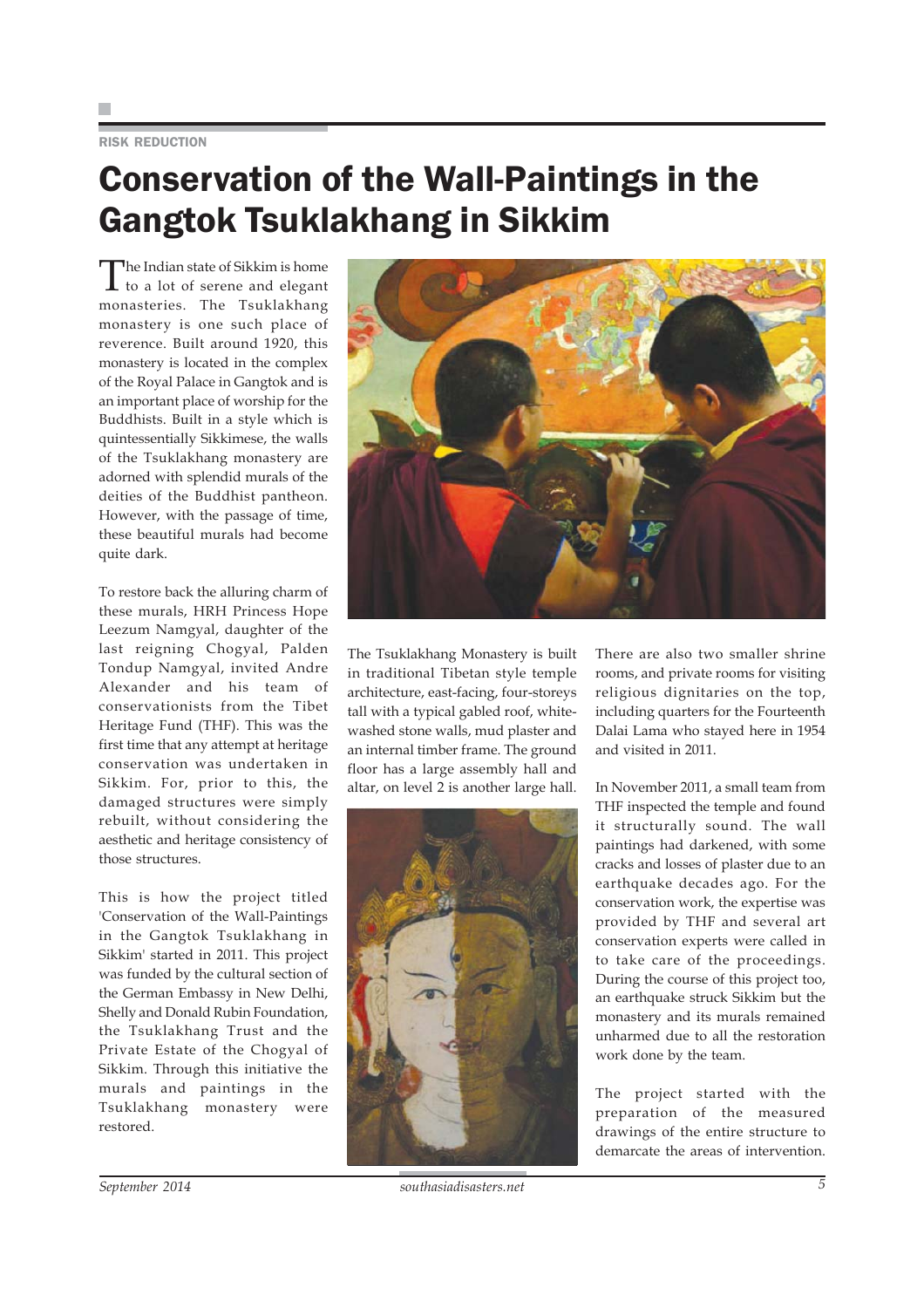×

It was concluded by the experts that the paintings were covered by soot and dust on the surface, and that the varnish applied probably soon after completion of the paintings in the 1920s had darkened and peeled off in many areas being improper as quality and way of application (unevenly, leaking..). The soot could be cleaned with special restoration soap (potassium hydroxide), and the varnish had to be removed with an alcohol-based solution.

 At many places, the paint layer was flaking out, which first needed to be stabilised to carry out any cleaning process. Even the plaster layer at a few places was coming out that needed to be fixed before the pieces start to fall off completely. Once the fixing part was done the cleaning process took nearly eight months to complete. It was a delicate process as the cleaning required carefully handling of existing paintings, identifying the problems associated and then to suggest appropriate methods of intervention.

During the entire project several local interested restorers were trained in carrying out the process. Many monks from the temple also tried their hands on restoration and cleaning of the paintings and received

basic training, as did Princess Hope Leezum and her family members.

This conservation project elicited a lot of positive response in the press and the local community. Such a response is a testament of the love and reverence of the people to their heritage. Since heritage is an integral part of our identities, projects like these that preserve and conserve it should be promoted and encouraged.

### **– Aditya Jain**

*Reference: Conservation of the Wall-Paintings in the Gangtok Tsuklakhang in Sikkim, 2011 Work Report.*

### DISASTER MANAGEMENT

# Cost of Disasters to India Unknown

We do not know what the weather related disasters cost to citizens of India or its economy. And this cost, we must know as it is going to go up and up. Globally, extreme weather and climate change are already shaving 1.6 percent off worldwide Gross Domestic Product (GDP) — or about \$1.2 trillion per year — according to a study by DARA. By 2030, it will be up 3.2 percent of global GDP, costing the United States over 2 percent of its GDP and India over  $5$  percent<sup>1</sup>. This year, meteorological researchers in India suspect that climate change is a contributory factor to the changing weather patterns that have caused the late arrival of the monsoon after a

summer of swelteringly dry heat that has broken temperature records2.

One possible step ahead can be from the Indian Meteorological Department (IMD) to help citizens find out how costly extreme weather events could be. For example, while the Odisha Super Cyclone killed 10,000 and caused damage worth \$4.5 billion; fourteen years later, Cyclone Phailin, another storm almost as strong, killed only 40 people (still very sad) with economic losses of about \$700 million. The reason for this dramatic turnaround was years of disaster risk prevention and preparedness resulting in a concerted

effort by the state to build resilience against extreme weather<sup>3</sup>.

Extreme events that India faces include flood, drought, storms and landslides, and heat waves. Though the costs of these events are often enlisted and calculated for relief and compensation purposes, the method, tools and mechanisms are not systematic and do not take into account full range of losses and damages for effectively dealing and coping with future impacts $4$ . As a result, the overall all loss and damage picture, is not yet accurate, systematic or system wide. Multiple impacts of several disaster events interact and collide. Successive

1 National Journal Warns The Economic Price Of Climate Change Is Already Here, And Growing by Jeff Spross Posted on February 9, 2013 at 12:00 pm Updated: February 9, 2013 at 8:40 am. Available at: http://thinkprogress.org/climate/2013/ 02/09/1563101/national-journal-warns-the-economic-price-of-climate-change-is-already-here-and-growing/

2 By Shiba Nanda Basu (2014) India counts human and economic cost of late monsoon: Record temperatures have left many Indians suffering, causing scientists to explore possible climate link. Available at: http://www.rtcc.org/2014/06/24/indiacounts-human-and-economic-cost-of-late-monsoon/

3 The World Bank. Weather-Related Loss & Damage Rising as Climate Warms, November 18, 2013. Available at: http:// www.worldbank.org/en/news/feature/2013/11/18/disaster-climate-resilience-in-a-changing-world

4 Mihir Bhatt, All India Disaster Mitigation Institute (AIDMI) Asia Pacific Forum on Loss and Damage (2014) Why India Must Focus on Loss and Damage? Available at: http://www.google.co.in/ url?sa=t&rct=j&q=&esrc=s&source= web&cd=30&cad=rja&uact=8&ved=0 CFEQFjAJOBQ&url= http%3A%2F%2 Freliefweb.int%2Fsites%2Freliefweb. int%2Ffiles%2Fresources%2FAsia %2520Pacific%2520Forum%2520on%2520Loss%2520and%2520Damage\_%2520April%2520 Newsletter%25202014.pdf&ei= 20vRU5fIPIq3u ATV84GgAQ&usg= AFQjCNGk1yfzxxD9 AefbNy66u PsQekRqhw& bvm=bv.71667212,d.c2E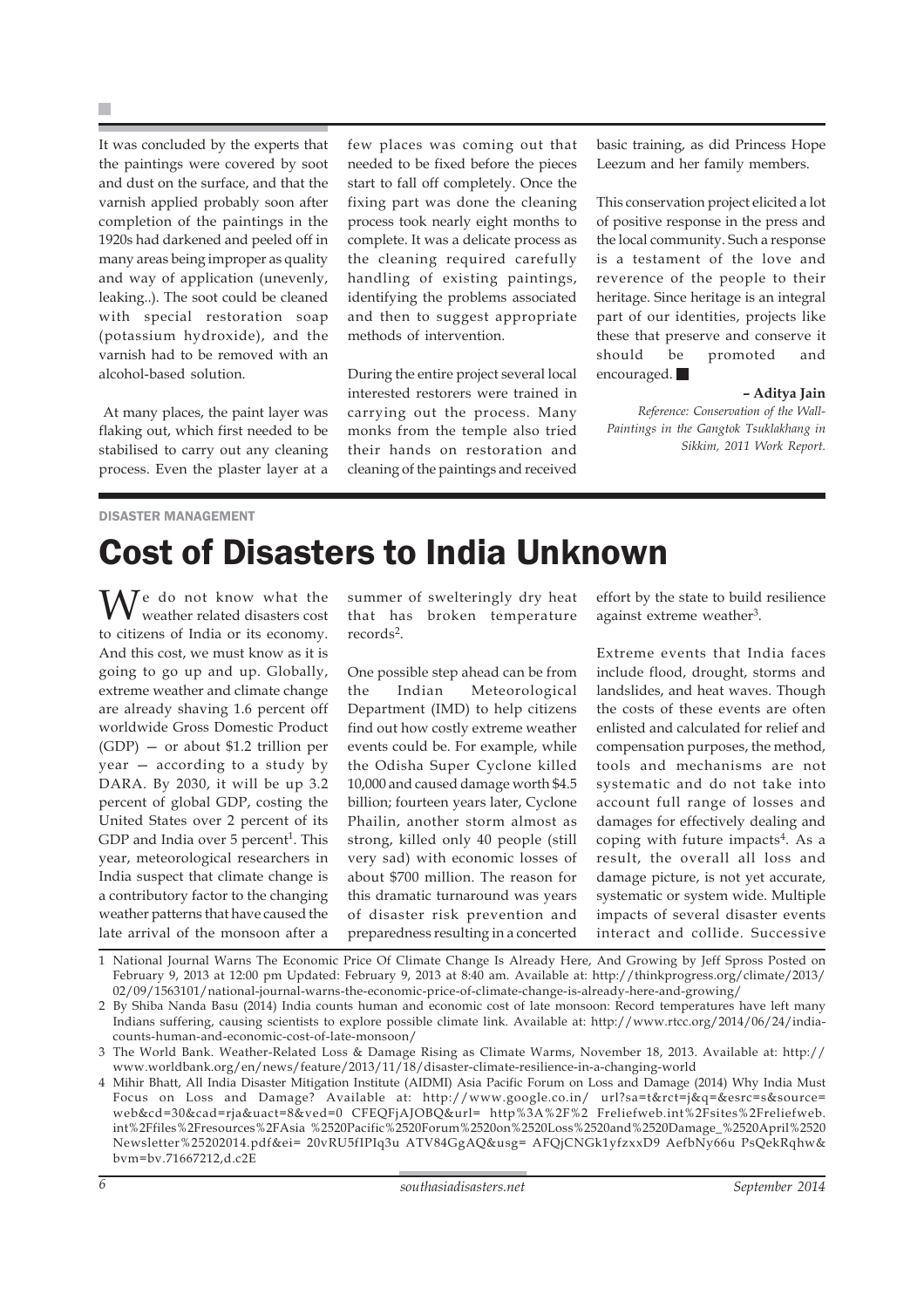Finance Commissions have tried to capture this cost with rigor over decades. But the total always remains a step away from conclusive.

India is facing rapid economic and population growth, especially in areas that are hotspots for disasters. Look at India's coastal areas that are affected by sea level rise in addition to heat waves, storms, cyclones and coastal floods. And the same areas are facing rapid economic growth. Cost of extreme events in terms of food security, health loss, access to drinking water, and education are going up. A recent report by the World Bank looking at the likely impact of warming on agricultural production, water resources, coastal ecosystems and cities across three regions – South Asia, Sub-Saharan Africa, and South East Asia has found India's food security, water resources and health at risk from warming climate5. Also, cost estimates for cities and trans-boundary losses are hard to calculate, and therefore go unaccounted. Continuing failure to plan ahead for more extreme weather in India's cities could lead to huge economic and health costs, and hit India's most vulnerable citizens particularly hard<sup>6</sup>.

According to the annual release of British risk consultancy Maplecroft's 'Climate Change and Environmental Risk Atlas', by 2025, China's GDP is estimated to treble from current levels to USD 28 trillion, while India's forecast is to rise to USD 5 trillion7. As India's economy



globalizes, each disaster event will have far wider economic impact than it had in the past.

Cost of Gujarat earthquake today, may God forbid, will be three times more than in 2001 because of growth of income and assets in the impact region. A flood around Delhi can cause millions and around Mumbai may reach billions. Kolkata and Mumbai are among the cities where the economic exposure to the impacts of extreme climate related events will be highest over the next 30 years8. Still, there are no sectoral or sub-national cost estimates that are systematic and system wide.

The estimates are even more difficult to make as disaster reporting is not always uniform or up to date. The National Disaster Management Authority (NDMA) has made initial efforts, and with success, the work on its hand is yet to be completed.

For example, CATDAT Damaging Earthquakes Database 2011 — Annual Review has noted that "the Sikkim earthquake on  $18^{\text{th}}$ September 2011 was deemed to have caused at least 1 lakh crore rupees (1000 billion rupees or \$22.3 billion US) damage in Sikkim, as estimated early after the disaster (Sikkim Ministry on 21st September 2011). However, as the net capital stock is at the most approximately \$3.9 billion US (about 200 billion rupees) in Sikkim according to CATDAT, it is hard to believe the initial assessment of the ministry; thus this value has been ignored. However, a more reliable estimate is approximately US \$1.7 billion damage for total damage in India"9.

Reporting loss and damage is even less reliable due to delay in making estimates, lack of coordination, limited tools, still developing methodologies and availability of

5 The World Bank (2013) India: New report finds India's food security, water resources and health at risk from warming climate. Available at: http://www.worldbank.org/en/news/feature/2013/06/19/india-new-report-finds-indias-food-security-waterresources-and-health-at-risk-from-warming-climate

6 Samuel Mintz (2014) Indian cities face 'huge' risks without climate planning. Source: Thomson Reuters Foundation - Wed, 5 Mar 2014 16:00 GMT. Available at: http://www.trust.org/item/20140305152832-lvni2

7 The Times of India (2013. India among world economies at risk of climate change impact, PTI | Oct 30, 2013, 04.52PM IS. Available at http://timesofindia.indiatimes.com/home/environment/global-warming/India-among-world-economies-at-riskof-climate-change-impact/articleshow/24938473.cms

8 The Times of India (2013. India among world economies at risk of climate change impact, PTI | Oct 30, 2013, 04.52PM IS. Available at http://timesofindia.indiatimes.com/home/environment/global-warming/India-among-world-economies-at-riskof-climate-change-impact/articleshow/24938473.cms

9 James Daniell & Armand Vervaeck (2011) CATDAT Damaging Earthquakes Database 2011 - Annual Review, Last update: January 30, 2012 at 9:41 pm by Armand Vervaeck and James Daniell. Available at: http://earthquake-report.com/2012/01/ 09/catdat-damaging-earthquakes-database-2011-annual-review/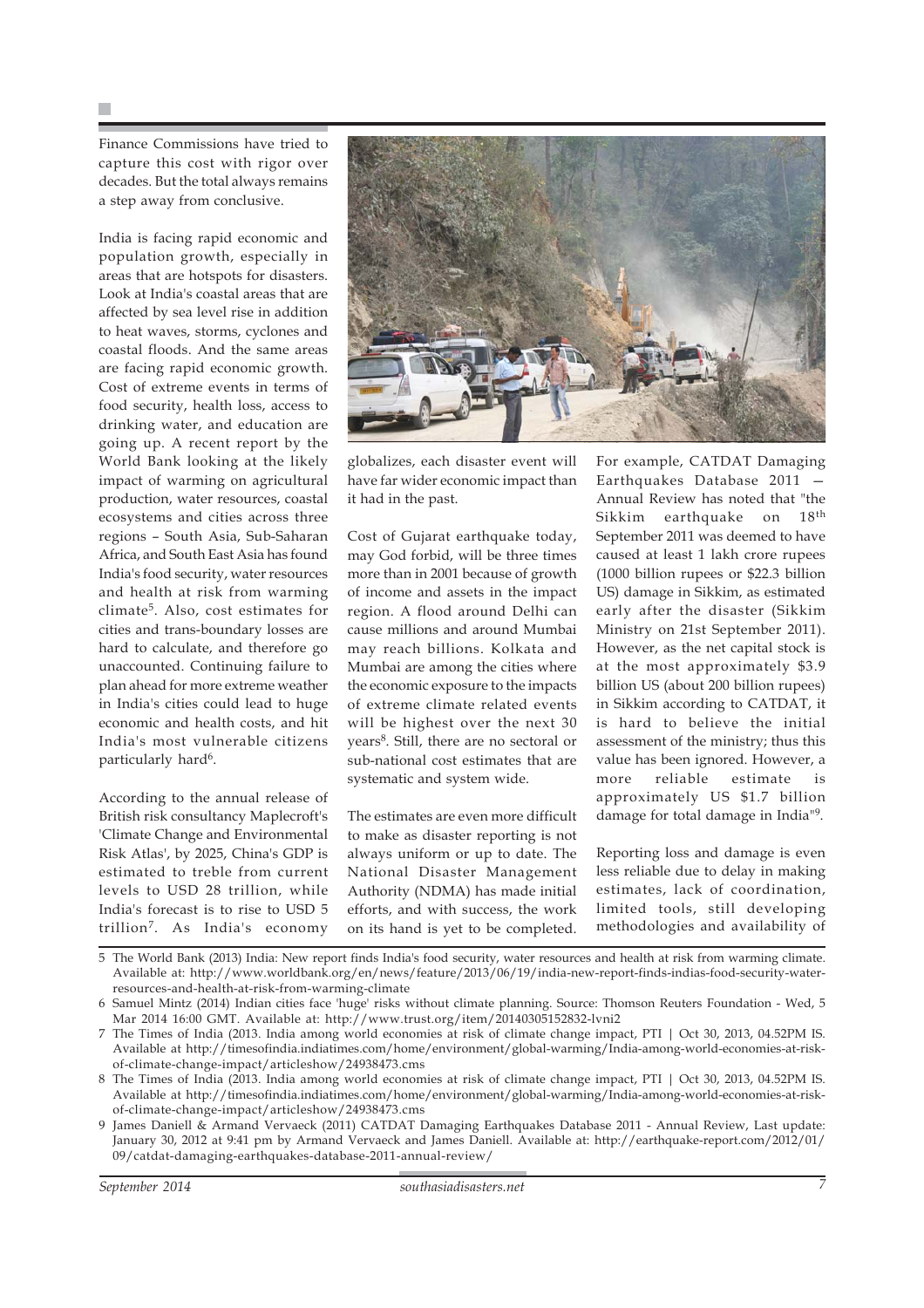skills. The concept of loss and damage is yet to be clearly defined and comprehensive models for assessing loss and damage do not yet exist<sup>10</sup>. The All India Disaster Mitigation Institute (AIDMI)'s ongoing study on regional disaster authorities in the region shows that skills and capacities to estimate loss and damage remains a bottleneck to their effectiveness. Another key challenge is that there is no system to estimate the full range of losses in monetary or economic terms, for example how to put a dollar figure on the 'cost' of loss of human life or cultural heritage (CDKN.2012)<sup>11</sup>. If what is lost is not known how can India know what was its cost? And without knowing economic costs, cost to human security is even less likely to be known.

The IMD has taken leaps ahead in the recent past in informing India's citizens. Cyclone Phailin on Odisha coast in October 2013 was one such example where advance notice reached the last person as the cyclone moved, and as a result thousands of lives were saved. In fact, accuracy of IMD predictions, which proved foreign forecasters wrong on the intensity and timing of Cyclone Phailin<sup>12</sup>. The Indian Red Cross, United Nations Development Programme, local NGOs and Revenue Department of Government of Odisha moved mountains to save lives. However cost of loss of income and assets remained a struggle.

Similarly the heat wave in Ahmedabad in May 2014 was predicted on daily basis giving citizens and agile municipal authority time to plan and take suitable actions. Hardly ever, before such mitigative actions were possible in India. Collaborative work of Public Health Foundation of India, Climate Development Knowledge Network and others<sup>13</sup> made this possible. However, the cost of heat wave to the citizens and municipal authority remains a guess. Costs of heat wave to the poorest such as street vendor women or the excluded such as Dalit street sweepers remain unknown.

Drought remains a big challenge and drought related early warning from IMD unfolds in different manner in different districts of India. Districts in middle Gujarat rapidly respond to early warning while districts in east Maharashtra say, take far more time. Though we can be almost certain that India can avoid famine we have got to be more sure on predicting cost of drought and using early warning to avoid hunger and malnutrition among the rural and urban poor. Seasonal showers will be 7 percent below average in India this year because of the potential emergence of an El Nino, the India Meteorological Department predicts. In 2009, the last time India experienced the weather pattern, rainfall fell short by 22 percent, reducing grain output and leading to faster inflation, official data show $^{14}$ .

In view of growing operational requirements from various user agencies, IMD has embarked on a seamless forecasting system covering short range to extended range and long range forecasts<sup>15</sup>. The IMD plans are forward looking and soon India will have almost seamless climate and weather forecast in all its districts. Weekly and even hourly forecast to the targeted citizens farmers, and landless labourers, commuters, street vendors, businesses, or tourists—at risk will be a reality soon. Not many countries in Asia are able to boast of such a seamless forecast.

As climate changes, the likelihood of extreme events will increase. Intergovernmental Panel on Climate Change (IPCC)'s Fifth Assessment Report (AR5) also points to this direction. Climate change may soon flood India's harbours, some more than others, causing loss of new and old investments in ports and shipping. Possible cost of tsunami to these ports and harbours remains a guess. As massive domestic and global investments are poised to be made in ports, and coastal roads, highways, bridges and transport, India must find more accurate cost estimates of disasters it faces.

Stronger tropical cyclones, extreme heat, and precipitation patterns will push up climate change related risks. Economic development overlooking these trends can slow down the march towards a stronger and prosperous India. – **Mihir R. Bhatt** *and* **Mehul Pandya**

10 UNFCCC (2012) Current knowledge on relevant methodologies and data requirements as well as lessons learned and gaps identified at different levels. Available at: http://unfccc.int/resource/docs/2012/tp/01.pdf

<sup>11</sup> CDKN. 2012. Loss and Damage: From Defining to Understanding to Action. Available at: http://cdkn.org/2012/09/lossand-damage-from-defining-to-understanding-to-action/ (accessed on December 10, 2013)

<sup>12</sup> Times of India (2013) Cyclone Phailin: IMD vindicated, proves foreign forecasters wrong TNN | Oct 14, 2013, 04.57AM IST. Available at: http://timesofindia.indiatimes.com/india/Cyclone-Phailin-IMD-vindicated-proves-foreign-forecasters-wrong/ articleshow/24118617.cms

<sup>13</sup> For more information please visit CDKN (2014) REPORT: Addressing heat-related health risks in urban India: Ahmedabad's Heat Action Plan. Available at: http://cdkn.org/2014/05/addressing-heat-related-risk-india/

<sup>14</sup> Bloomberg (2014) Bond Bull Looks for Dark Clouds to Salvage Monsoon: India Credit By Shikhar Balwani Jul 18, 2014 12:01 AM GMT+0530 Available at: http://www.bloomberg.com/news/2014-07-17/bond-bull-looks-for-dark-clouds-to-salvagemonsoon-india-credit.html

<sup>15</sup> S. D. Attri and Ajit Tyagi, Government of India Ministry of Earth Sciences. India Meteorological Department (2010) Climate Profile of India. Available at: http://www.google.co.in/url?sa=t&rct=j&q=&esrc=s&sou rce=web&cd=1&cad= rja&uact=8&ved=0CB0QFjAA&url=http%3A% 2F%2Fwww.imd.gov.in % 2Fdoc%2Fclimat e\_profile. pdf&ei=a5HSU7ilC8y MuAT Gu4LoDg&usg= AFQjCNFerXkfrpQ4xAqqw6 WrAxa\_a3nFnA&bvm= bv.71892024,d.c2E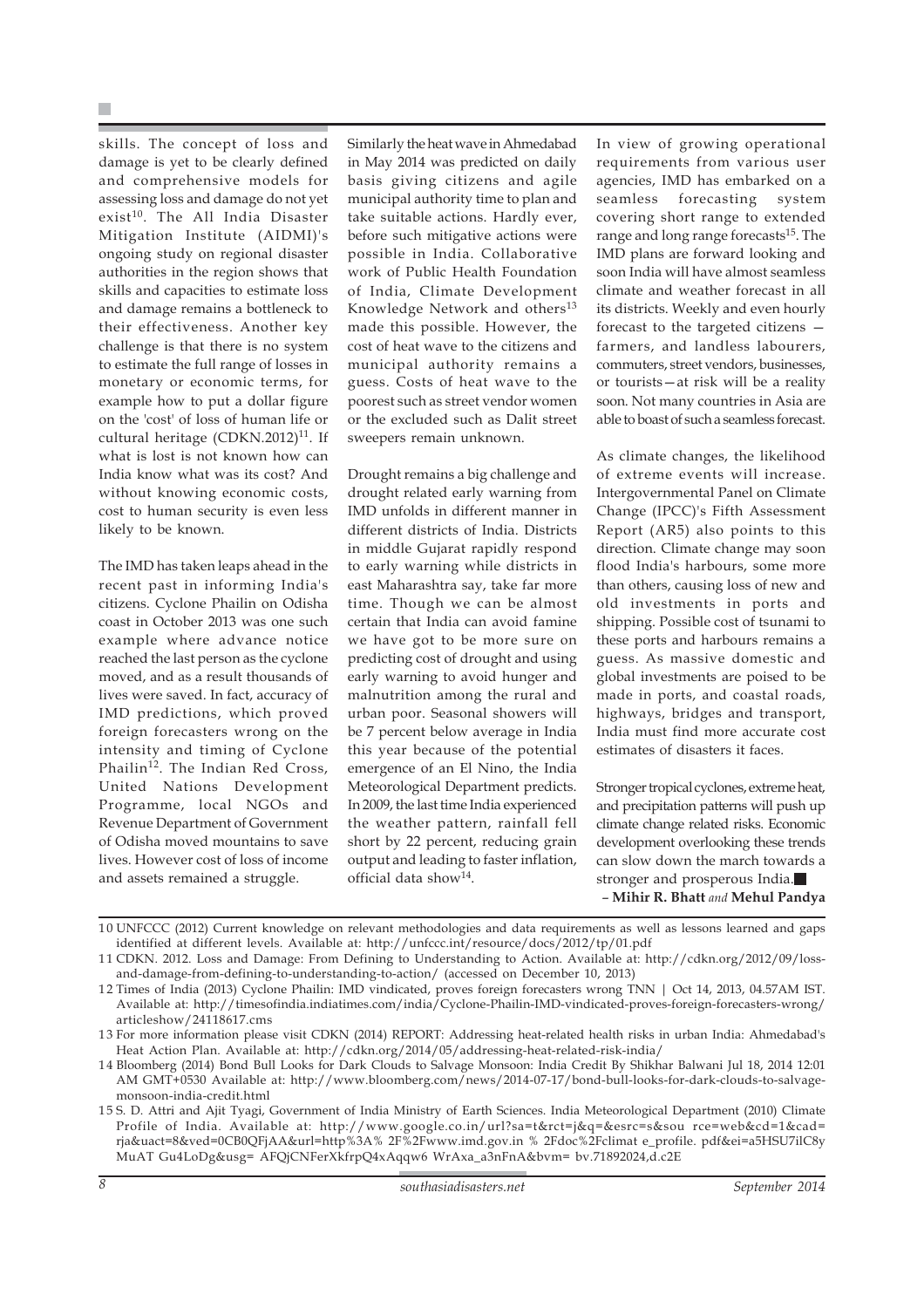BEST PRACTICES IN DRR

# Heritage Hazard Vulnerability and Capacity Assessment Tool for Hilly Regions

**Heritage sites are embodied in extremely fragile environments, and needs to be looked after with immense** Care. This is particularly true of the hilly areas of India and Sikkim. For, the state Sikkim alone has 305<sup>1</sup> unprotected monuments. Hazard vulnerability assessment of such cultural sites provides necessary data for required agencies during the process of planning. One of the major threats to the heritage sites and the visitors themselves is the crowd which flocks these sites. It requires professional management interventions to cater the requirements of visitors, as well as to make sure the integrity of site is also kept preserved.

| <b>Factors</b> | Indicator                 | Sub-Indicator                              | Level of      | <b>Remark</b> |
|----------------|---------------------------|--------------------------------------------|---------------|---------------|
|                |                           |                                            | vulnerability |               |
| 1. Geographic  | i. Soil characteristics   | Type of Soil                               |               |               |
| and            |                           | i. Sandy                                   |               |               |
| Topographic    |                           | ii. Clayey                                 |               |               |
| conditions     |                           | iii. Rocks                                 |               |               |
|                | ii. Ground water          | Hard<br>$\mathbf{i}$ .                     |               |               |
|                |                           | ii. soft                                   |               |               |
|                |                           | iii. salty                                 |               |               |
|                |                           | iv. high chemical conc.                    |               |               |
|                | iii. Physical attributes  | i. Plains                                  |               |               |
|                |                           | ii. hills                                  |               |               |
|                |                           | iii. river edge                            |               |               |
|                |                           | iv. slope                                  |               |               |
|                |                           | v. sea shore                               |               |               |
|                |                           | vi. island                                 |               |               |
| 2. Weather     | Extreme conditions        | i. Dry                                     |               |               |
|                |                           | ii. rainfall                               |               |               |
|                |                           | iii. hot                                   |               |               |
|                |                           | iv. cold                                   |               |               |
|                |                           | v. snow                                    |               |               |
| 3. Natural     | Risk from natural hazards | Flood, storms, Earthquake, heavy rains,    |               |               |
| <b>Risks</b>   |                           | land slide, flash floods, volcanic actions |               |               |
| 4. Risk from   | Effect on Heritage        | Smoke, air quality, water quality,         |               |               |
| Pollution      | Structure                 | effect on site                             |               |               |
| 5. Distance to | Risk from floods and      | River, lake, pond, sea, canal              |               |               |
| water body     | Tsunami                   |                                            |               |               |
| 6. Human       | Physical damages          | Vandalism, riots, conflicts, urbanisation, |               |               |
| induced risks  | to structure              | crowd                                      |               |               |
| <b>Factors</b> |                           | Indicator                                  | Level of      | <b>Remark</b> |
|                |                           |                                            | vulnerability |               |

7. Site Assessment: Site Assessment (with surroundings): Any monument or a building under observation have to be seen in the larger context of immediate surroundings and the fabric it's been embedded within. The following exercise will give an overview of immediate surroundings of the monument and the kind of problems it may face during any emergency or disaster situation.

| • Is the monument protected by ASI?  | Yes/No |  |
|--------------------------------------|--------|--|
| • Does the ASI law of prohibited and |        |  |
| regulated zones around a monument    |        |  |
| apply here?                          |        |  |
|                                      |        |  |

1 http://isikkim.com/2011-05-sikkim-has-305-unprotected-monuments-041/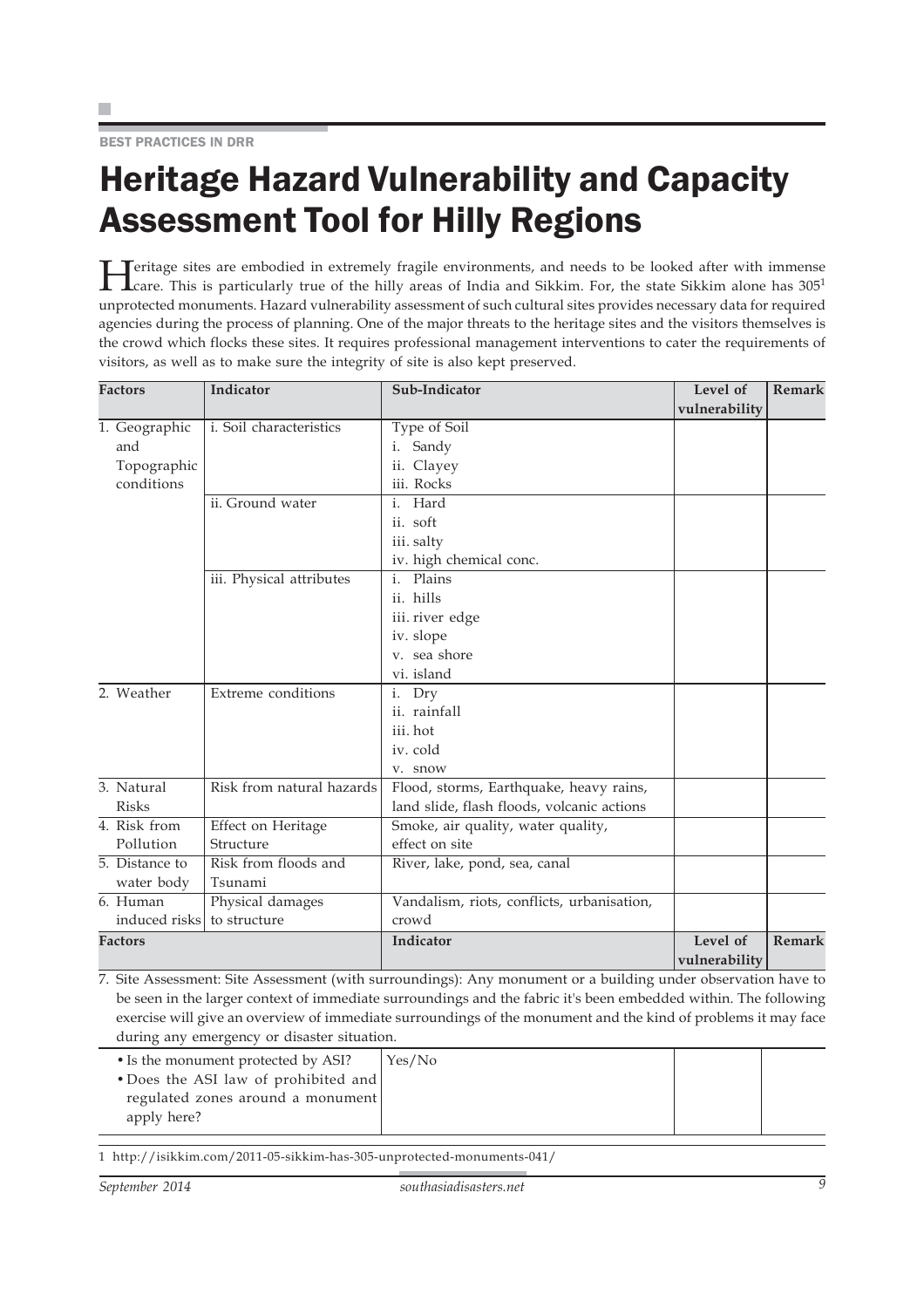| Factors                                                                                                                                                                                                                                                                                                                                                                                                                                                                                                                                                                                                                                                                                                                                                                                                                     | Indicator                                                                                                                                                                                                                                                                                                                                                                                                                                                                                                                                                                                                                                                                                                     | Level of      | <b>Remark</b> |
|-----------------------------------------------------------------------------------------------------------------------------------------------------------------------------------------------------------------------------------------------------------------------------------------------------------------------------------------------------------------------------------------------------------------------------------------------------------------------------------------------------------------------------------------------------------------------------------------------------------------------------------------------------------------------------------------------------------------------------------------------------------------------------------------------------------------------------|---------------------------------------------------------------------------------------------------------------------------------------------------------------------------------------------------------------------------------------------------------------------------------------------------------------------------------------------------------------------------------------------------------------------------------------------------------------------------------------------------------------------------------------------------------------------------------------------------------------------------------------------------------------------------------------------------------------|---------------|---------------|
|                                                                                                                                                                                                                                                                                                                                                                                                                                                                                                                                                                                                                                                                                                                                                                                                                             |                                                                                                                                                                                                                                                                                                                                                                                                                                                                                                                                                                                                                                                                                                               | vulnerability |               |
| . What kind of fabric surrounds the<br>monument<br>• What kind of management takes care of<br>the site surrounding?<br>. What is the level of coordination<br>amongst the various stakeholders?<br>• Is there any site management plan in<br>place, if yes, then what are its parameters<br>. What are the emergency response<br>measures from the local authorities for<br>the site and its surroundings (hospitals<br>with capacity, fire house, volunteers)?<br>• Are the current management systems<br>effective/ sufficient enough to handle<br>any adverse situation?<br>. What is the status of traffic, crowd and<br>vehicular movement around the site<br>police/private<br>(traffic)<br>guards/<br>regulation of crowd)?<br>• If the site is close to sea prone area, some<br>special assessment need to be made. | (dense urban/ town/ small village/ sea<br>shore/ natural forest)<br>(ASI/ Trust body/ Temple Management<br>Authority/local authorities/ municipality)<br>(Managing authority/ local govt./<br>Communities/ tourist)<br>(the areas of concern for disaster planning<br>infrastructure, crowd, emergency response)?<br>Distance from sea shore<br>i.<br>ii.<br>Is there existing embankment or<br>protective walls<br>iii. Effect of sea breeze on the structure<br>(deterioration of surface, stability)<br>Earthquake and Tsunami preparedness<br>iv.<br>In case of flooding, what are the existing<br>v.<br>response measures(early warning,<br>evacuation of people from the site, flood<br>water drainage) |               |               |
| • Previous year's flood and disaster<br>records, its spread and impact.                                                                                                                                                                                                                                                                                                                                                                                                                                                                                                                                                                                                                                                                                                                                                     |                                                                                                                                                                                                                                                                                                                                                                                                                                                                                                                                                                                                                                                                                                               |               |               |

8. Monument Assessment: The monument complex/ heritage structure itself plays a very important role for the assessment and preventive measures to be undertaken for the disaster situations. A lot of parameters are to be taken into consideration and evaluation to ensure the well being of people who come to visit the monument.

| • Is there any management plan for the?   | monument (structural / tourist / traffic flow |  |
|-------------------------------------------|-----------------------------------------------|--|
|                                           | /crowd /disaster)                             |  |
| • Who takes care of the monument          | (ASI/ Trust body/ Temple Management           |  |
|                                           | Authority)                                    |  |
| • Is the monument having enclosure        | (if Yes, its height, and approach inside the  |  |
| walls?                                    | complex/evacuation planning<br>for            |  |
|                                           | emergencies)                                  |  |
| • Is there any special provision for      |                                               |  |
| managing large crowds on special          |                                               |  |
| occasions and important festival?         |                                               |  |
| • Is there a emergency medical help unit  |                                               |  |
| in the vicinity?                          |                                               |  |
| • General Signals for visitors around the |                                               |  |
| monument? (Entry-Exits, public            |                                               |  |
| utilities, toilet, medical assistance,    |                                               |  |
| Emergency exits, barricading)             |                                               |  |
|                                           |                                               |  |

 $\mathcal{L}$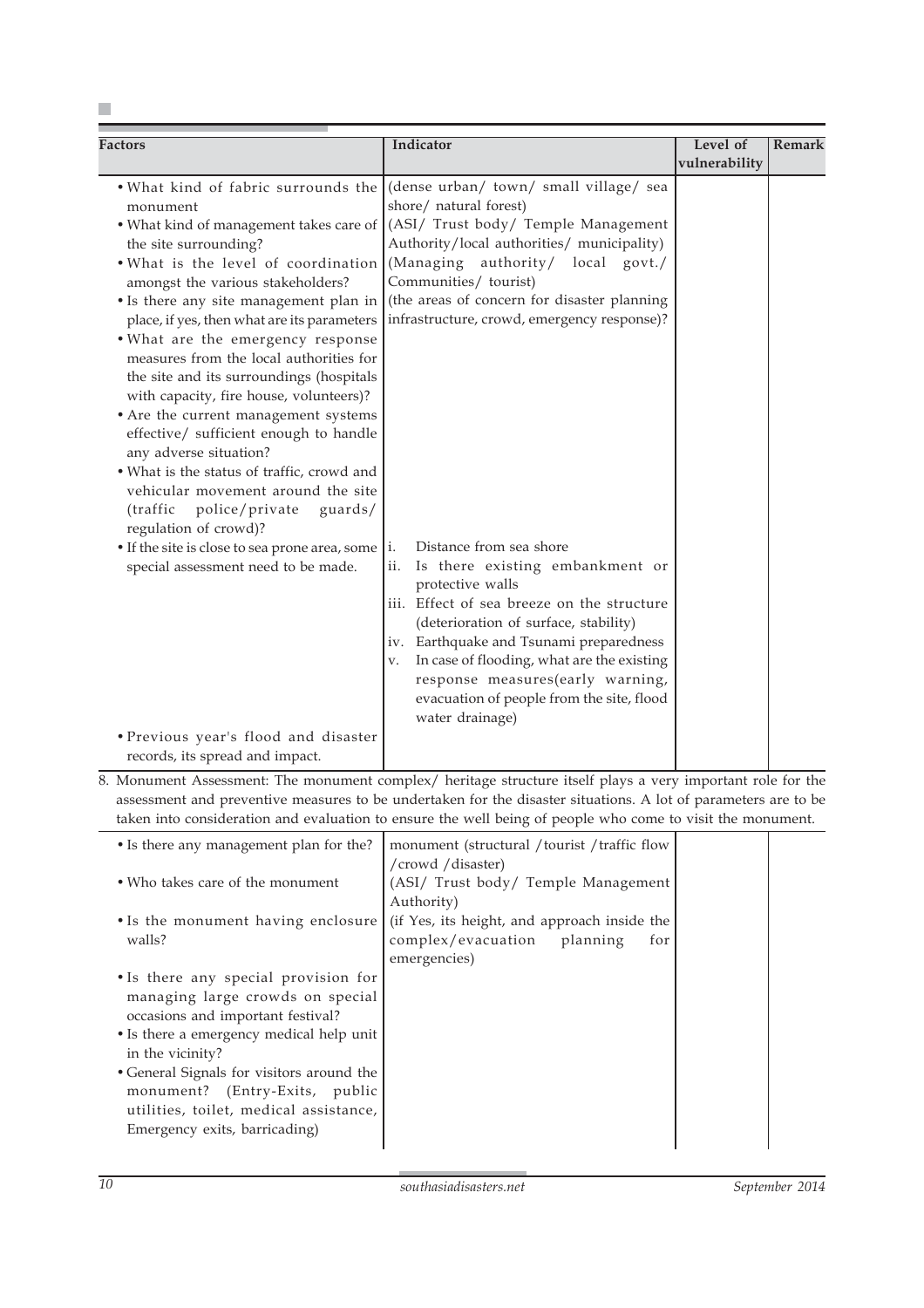| <b>Factors</b> | Indicator                                                                                                            | Level of              | Remark |
|----------------|----------------------------------------------------------------------------------------------------------------------|-----------------------|--------|
|                |                                                                                                                      | $ v$ ulnerability $ $ |        |
|                | 9. Visitor Statistics: A thorough analysis of these statistics will help in planning out the strategies for managing |                       |        |

crowds at any particular give time in the year, and when is the maximum requirement of such management. •Average number of visitors for any particular day •Total number of visitors for any particular month (mean average) •Important occasions when there are probabilities of excess crowd like purnima, ekadashi, festivals

•What is the average footfall on these important occasions?

r.

10. Staff Statistics: These data will be helpful in assessing the actual resource that can be deployed immediately in case of any disaster like situation, and the best possible way to plan for further assistance required at higher level like city administration or the emergency response teams from the authorities.

| • Total number of staff employed for<br>various tasks in the monument<br>complex?       |                                                                                                            |  |
|-----------------------------------------------------------------------------------------|------------------------------------------------------------------------------------------------------------|--|
| • Under whose direct monitoring they<br>come under?                                     |                                                                                                            |  |
| • What kind of jobs they are employed<br>for?                                           |                                                                                                            |  |
| skills which can come handy in (generator, water pump, driving)<br>emergency situations | • Their complete profile and any special (Medical training, mechanical knowledge                           |  |
| • Are they trained to manage sudden<br>crowd fall out?                                  |                                                                                                            |  |
| emergency response kit like                                                             | • Are the personnel equipped with (First Aid, whistle, torch, oxygen mask,<br>walkie talkie, loud speaker) |  |
| • A central monitoring Setup to utilize all (human & equipment)<br>the resources        |                                                                                                            |  |

# ANNOUNCEMENT: CALL FOR PAPERS

# Conference on South-South Humanitarianism



**26 and 27 November 2014 | Jindal School of International Affairs (JSIA)** OP Jindal Global University, Sonipat Narela Road, Near Jagdishpur Village, NCR of Delhi, Haryana, India.

This conference on South-South<br>thumanitarianism aims to bring together academics, policy makers, practitioners, and other relevant stake-holders in a multidisciplinary conversation about the nature, implications, and future of south-south humanitarian partnerships.

We invite individual paper proposals, full panel proposals, and suggestions for alternative formats (e.g. film, debate, workshop etc.) exploring one or more of the following themes:

- 1. Many Humanitarianisms
- 2. Policies And Practices
- 3. Effects And Outcomes
- 4. Humanitarian Governance And International Society

For submit paper, panel and other proposals to: southernhumanitarianism@gmail.com For any further enquires: Conference Convener: Dr Urvashi Aneja, uaneja@jgu.edu.in Co-convener: Dr. Samrat Sinha, ssinha@jgu.edu.in

> *For more information:* http://www.jsia.edu.in